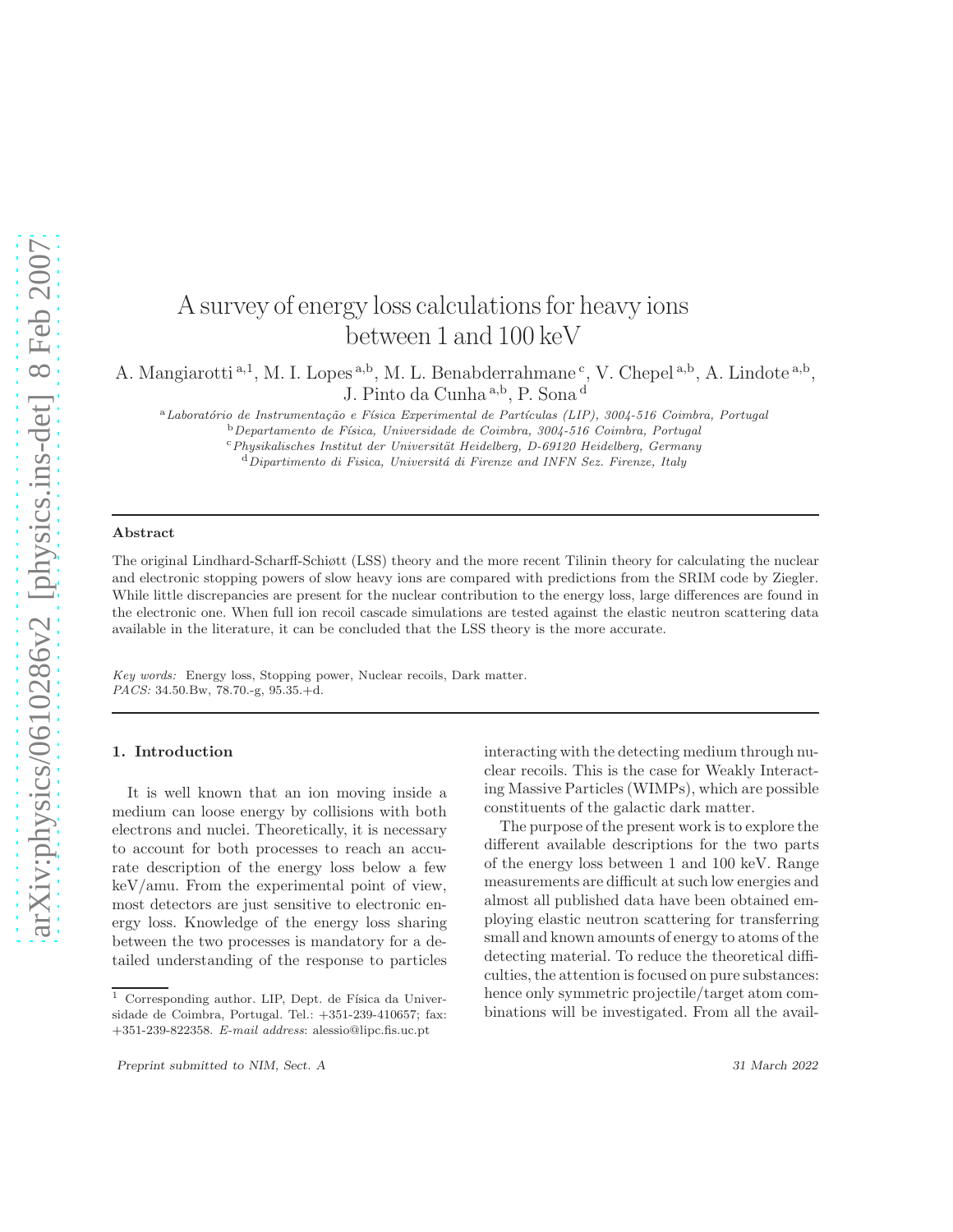able measurements, known to the authors, the following are then selected: Si [3,4], Ge [5,6], and liquid Xe [7,8,9,10]. Liquid Ar will also be considered on account of its interest for dark matter searches.

Among the few calculations from first principles without free parameters, there are still the original theory of Lindhard [1] and its reevaluation by Tilinin [2]; they will be examined here.

From all the available codes, only SRIM [11] will be discussed, because: i) it gives separately nuclear and electronic energy losses, ii) it covers the low energy range of interest, iii) from an independent survey [12] it was found the most accurate.

# 2. The nuclear stopping power

According to the Lindhard-Scharff-Schiøtt (LSS) theory [1], the nuclear stopping power  $S_n$ of a heavy ion is best described by rescaling its energy  $E$  and range  $R$  to the non-dimensional variables  $\epsilon$  and  $\rho$ , respectively, defined as

$$
\begin{cases}\n\epsilon = C_{\text{TF}} \frac{A_T}{A_{\text{tot}}} \frac{E/(2 E_{\text{B}})}{Z_P Z_T Z^{1/2}} \\
\rho = 4\pi (a_{\text{B}} C_{\text{TF}})^2 \frac{A_P A_T}{A_{\text{tot}}^2} \frac{R N}{Z}\n\end{cases},\n\tag{1}
$$

with  $Z = Z_P^{2/3} + Z_T^{2/3}$  $T^{2/3}$  and  $A_{\text{tot}} = A_P + A_T$ . In Eq.  $(1)$  N is the number density of the target material,  $Z_P$  and  $A_P$  are the atomic and atomic mass numbers of the projectile atom, respectively,  $Z_T$ and  $A_T$  are the correspondents for the target atom,  $a_B$  is the Bohr radius,  $E_B$  the Bohr energy and  $C_{\text{TF}}$ the Thomas-Fermi constant  $(9\pi^2/2^7)^{1/3}$ . In fact, while the nuclear part of the energy loss  $(dE/dx)<sub>n</sub>$ depends on the projectile and target ions,  $(d\epsilon/d\rho)_n$ depends on the Thomas-Fermi interaction potential alone and is a universal function  $f(\epsilon)$ , which can be calculated numerically [13]. The values of  $S_n$  are reproduced with the physical units in Fig. 1.

A similar rescaling is employed in SRIM (Z in all appearances in Eq. (1) is replaced by an empirical  $Z^{1/2} = Z_P^{0.23} + Z_T^{0.23}$ , but now the universal function  $f(\epsilon)$  is determined not from first principles but from a fit to experimental data. The results are also shown in Fig. 1.



Fig. 1. Nuclear stopping power  $S_n$  as a function of the ion energy for the symmetric projectile/target combinations considered in the present study.

While differences are small, it is known from sputtering data [14] that the LSS theory overestimates  $S_n$ . This problem is reduced in SRIM, as it is based on data themselves. Lindhard et al. [13] had also warned that the Thomas-Fermi treatment might be inadequate for very low energies (i.e.  $\epsilon$  < 10<sup>−</sup><sup>2</sup> ), where mostly the tails of the ion-ion potential are probed. In the present study, this is of concern only for Xe nuclear recoils below 15 keV.

# 3. The electronic stopping power

The electronic energy loss  $(dE/dx)<sub>e</sub>$  of a unitary charge particle with a velocity  $\beta$  was described as an interaction with an electron plasma in the original work of Fermi and Teller. They explicitly distinguished two cases, for  $\beta$  above and below the Fermi velocity  $\beta_F$ . For  $\beta < \beta_F$ ,  $(dE/dx)_e$  was found to be proportional to  $\beta$ , with a proportionality coefficient being a unique function of the electron plasma density  $n_0$ , usually expressed in terms of the Wigner-Seitz radius  $r_s = (3n_0/(4\pi))^{1/3}$  [15]. Their result is plotted in Fig. 2. Typically,  $r_s$  needs to be corrected because tightly bound electrons contribute only marginally to  $(dE/dx)_{e}$  much below the Bragg peak. In crystals, like Si and Ge, this effective density of the free electron plasma can be deduced from optical properties [16]. In liquids, like Ar and Xe, the problem is much more difficult and no correction was attempted in Fig. 2. Successively, Lindhard calculated in a self consistent way the local increase of the electron plasma density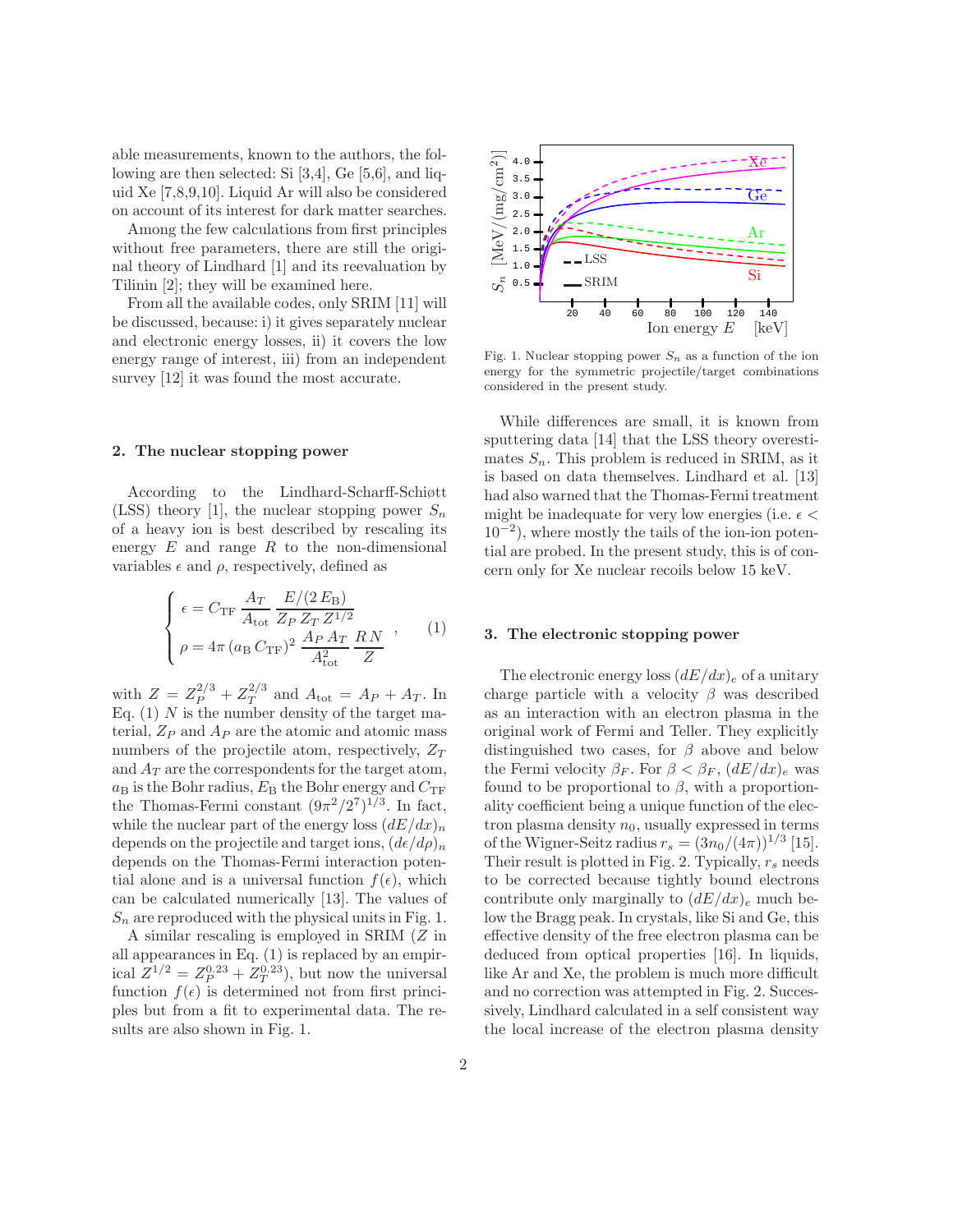around the intruder particle due to its Coulomb field. This leads to a higher  $(dE/dx)<sub>e</sub>$  as can be seen in Fig. 2. Finally, Ritchie considered the case where the Coulomb field is exponentially screened, slightly decreasing  $(dE/dx)_{e}$  (see Fig. 2). The last effect is of particular relevance for ions, which can accommodate bound states while sweeping through the electron plasma. For a bare ion, a scaling with  $Z_P^2$  to the elementary particle case is expected, as assumed in Fig. 2. In reality, this is not correct and the theory was extended to a partially ionized intruder by Ferrell and Ritchie [15], but the determination of the equilibrium charge of a given ion remains a difficult task. Lindhard also independently investigated this problem [1] and, using the Thomas-Fermi theory, arrived at a closed form for the proportionality coefficient. In terms of the non-dimensional variables introduced in Eq. (1), his result can be expressed as  $(d\epsilon/d\rho)_e = \kappa \sqrt{\epsilon}$  where

$$
\kappa = \frac{32}{3\,\pi} \sqrt{\frac{m_e c^2}{m_{\text{amu}}} \frac{Z_P^{1/2} Z_T^{1/2}}{Z^{3/4}} \frac{A_{\text{tot}}^{3/2}}{A_P^{3/2} A_T^{1/2}} \xi_e} \quad (2)
$$

with  $\xi_e \approx Z_p^{1/6}$  (which is regarded only as an approximation by Lindhard) [1]. The points corresponding to the projectile/target combinations of interest for the present study are also reported in Fig. 2. The suppression of the electronic energy loss occurs mostly due to the partial ionization of the intruder. It strongly increases with  $Z_P$  ( $Z_P = Z_T$ ).

The proportionality of  $(dE/dx)<sub>e</sub>$  with  $\beta$  is also a feature of the SRIM code, allowing a value of  $(dE/dx)_e/(\beta Z_P^2)$  to be extracted (see Fig. 2). While SRIM exceeds the LSS theory for Si, it then decreases consistently below it, up to a factor of 4 for Xe. The reason for this discrepancy is unclear, because the details on the implementation of  $(dE/dx)<sub>e</sub>$  in SRIM for low velocities are not public, but it probably resides in the estimate of the intruder charge state. It has been verified that data for protons of comparable energies per nucleon on Ar and Xe are well reproduced by SRIM.

The big drawback of the described theoretical approaches is to assume that the electronic and nuclear collisions are uncorrelated [1]. In reality, the screened Coulomb repulsion between the two interacting nuclei makes part of the impact pa-



Fig. 2. Proportionality coefficient of the electronic energy loss to the particle velocity as a function of the Wigner– Seitz radius  $r_s$ . For ions a  $Z_P^2$  scaling is applied.

rameter range unavailable for the scattering of the electrons belonging to the target atom in the screened Coulomb field of the projectile and vice versa. Tilinin [2] has shown that the final net effect is a great decrease of  $S_e$  for  $\epsilon \ll 1$ , with a corresponding lack of proportionality to  $\sqrt{\epsilon}$ . His results can also be recast in the form of Eq. (2) where  $\xi_e$ is replaced by a function  $\tau(\epsilon, Z_P/Z_T)$  that can be tabulated [2]. In the present case, his theory predicts roughly half the value of  $S_e$  expected from LSS and SRIM for Si and approximately agrees with SRIM for Xe.

# 4. The full ion recoil cascade

As mentioned, resort must be made to response measurements employing elastic neutron scattering, where recombination or quenching may influence the final fraction of the total energy transferred to electrons that is detectable as excitation or ionization, particularly in the case of scintillation yield for LXe. Theoretically, however, an even bigger disadvantage is present; especially for high Z elements:  $S_n$  dominates over  $S_e$  and most of the primary ion energy is transferred to nuclear recoils. The knocked ion undergoes the same process, resulting in a full cascade of recoils, whose total electronic energy loss must be evaluated. In the case of the SRIM code, a second program, called TRIM [11], reads  $S_n$  and  $S_e$  from the first and performs the computation. Lindhard and his group solved numerically the transport equations corre-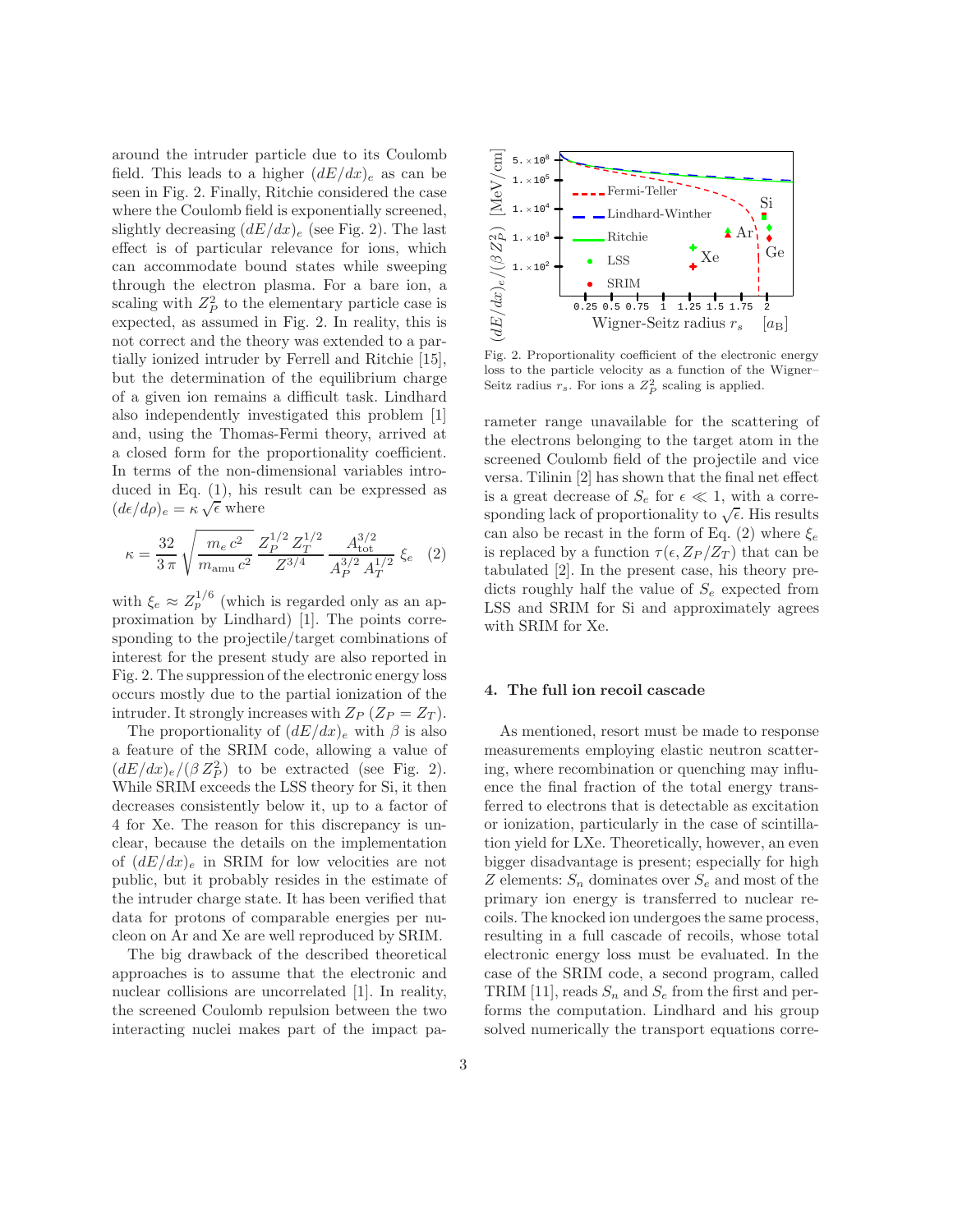

Fig. 3. Total fraction of the initial ion energy transferred to electrons integrated over the full cascade as a function of the ion energy itself.

sponding to the LSS theory and arrived at a parameterization in terms of  $\epsilon$  and  $\kappa$  (see Eq. (9) of Ref. [17]). Both results are compared with data in Fig. 3 (the two series of points for Ge are inconsistent). The LSS theory is on average better, while SRIM both overpredicts and strongly underpredicts the data for Si and Xe, respectively. While the first discrepancy could be ascribed to recombination, the second appears even more surprising due to the probable presence of quenching.

### 5. Conclusions

For slow heavy ions, the nuclear stopping power predicted by the original LSS theory and the current SRIM code differ at most by  $\approx 15\%$ . On the contrary, for the electronic stopping power, big discrepancies are present between the LSS theory, the theory of Tilinin and SRIM (up to a factor of  $\approx 4$ ) for Xe). Judging from the elastic neutron scattering data, the LSS theory seems the best of all. More detailed full cascade simulations will be performed in the future to assess the robustness of this conclusion. New experimental data for Germanium would be highly needed for clarifying the situation.

Acknowledgments This work was supported by FCT/FEDER/POCI-2010 fund (project POCI/FP/63446/2005).

# References

- [1] J. Lindhard et al., Mat. Fis. Medd. Dan. Vid. Selsk. 33 (1963) No.14.
- [2] I.S. Tilinin, Phys. Rev. A 51 (1995) 3058.
- [3] A.R. Sattler, Phys. Rev. 138 (1965) A1815.
- [4] G. Gerbier et al., Phys. Rev. D 42 (1990) 3211.
- [5] C. Chasman et al., Phys. Rev. Lett. 15 (1965) 245.
- [6] A.R. Sattler et al., Phys. Rev. 143 (1966) 588.
- [7] F. Arneodo et al., Nucl. Instr. Meth. A 449 (2000) 147.
- [8] D. Akimov et al., Phys. Lett. B 524 (2002) 245.
- [9] E. Aprile et al., Phys. Rev. D 72 (2005) 072006.
- [10] V. Chepel et al., Astrop. Phys. 26, (2006) 58.
- [11] J.F. Zigler, Program SRIM/TRIM, version 2003.26, obtained from [http://www.srim.org.](http://www.srim.org)
- [12] H. Paul et al., Nucl. Instr. Meth. B 209 (2003) 252.
- [13] J. Lindhard et al., Mat. Fis. Medd. Dan. Vid. Selsk. 36 (1968) No.10.
- [14] H. Oetzmann et al., Phys. Lett. A 55 (1975) 170.
- [15] T.L. Ferrell et al., Phys. Rev. B 16 (1977) 115.
- [16] A. Mann et al., Phys. Rev. B 9 (1981) 4999.